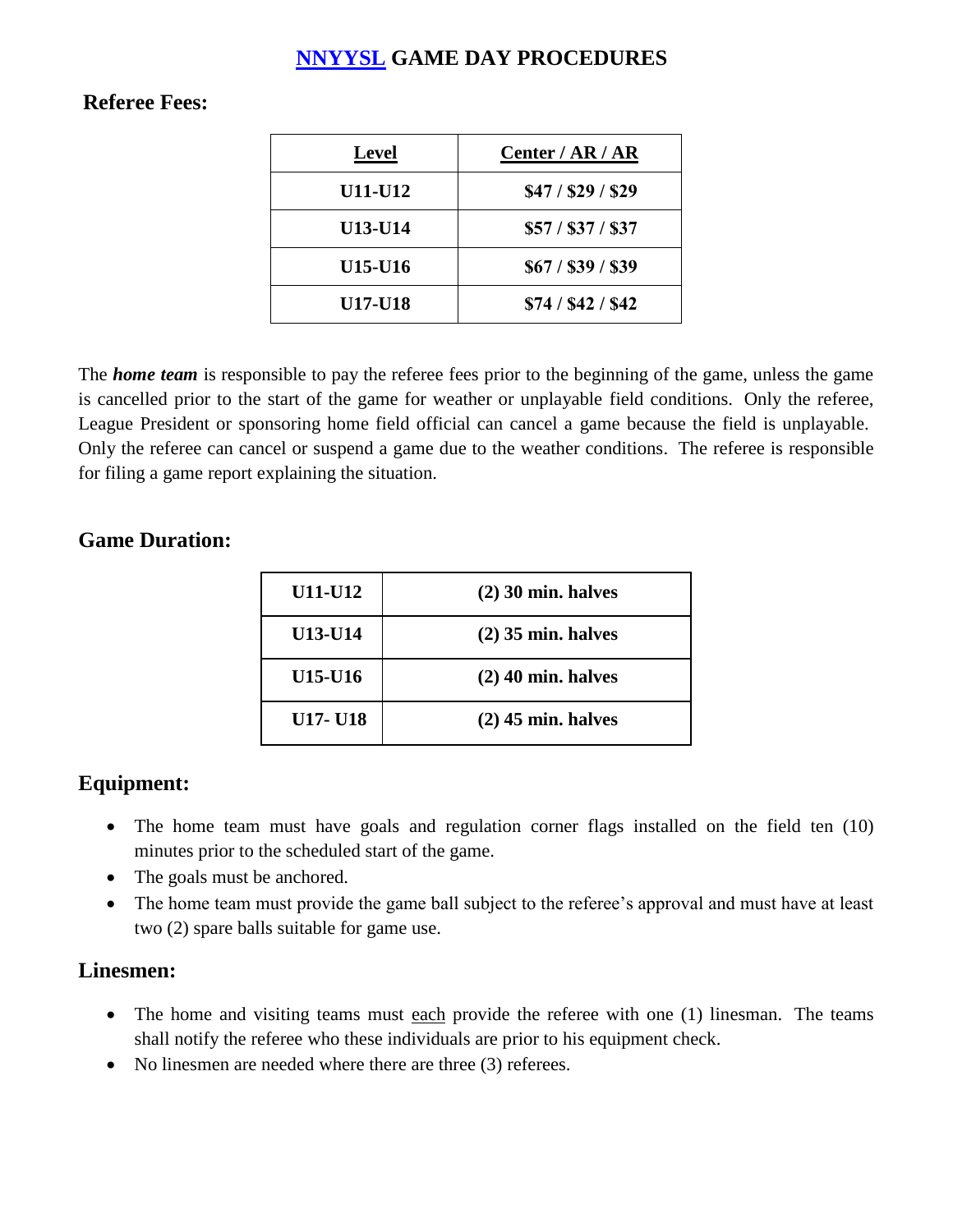## **Game Scores:**

• The referee will call in the game score.

## **Rosters and Player Passes:**

- 1. The home and visiting teams shall provide the NYSW player passes as proof of insurance and player identification for roster verification.
	- A team failing to provide player passes shall forfeit the game and the game will be played as a friendly.
	- Players must present to the referee a valid player pass before they will be allowed to play. Under no circumstances is a player eligible to play without having a valid player pass.
	- Coaches, Assistant Coaches and Managers shall have proper passes to identify themselves. They must be listed on the certified roster in order to be on the player side of the field. In an emergency, a 24 hours' notice must be given to the League President before an alternate coach is used.
- 2. The home and visiting teams shall provide the officials with three (3) original certified or copies of the original certified roster.
	- One copy shall be used by the referee for player verification.
	- One copy shall be given to the opposing team coach.
	- One copy shall be kept by the home team coach.
	- If a team fails to provide an original certified roster (or copy of) to both the referee and the opposing teams coach, the game will be played as a friendly and the score recorded as a 3-0 win for the team that submitted its rosters.
- 3. Each coach shall be responsible to collect the NYSW certified player passes from the referee at the end of the game.

### **Red Cards:**

- The referee will keep the passes of any player/coach given a Red Card.
- ALL Red Cards given to a player/coach will be sent by the center official within 24 hours to the NNYYSL League President. The Card will be held for the appropriate suspension. The player/coach must contact the League President and arrange to pick up the card. A player cannot receive his/her card via the mail. The card must be obtained in person.